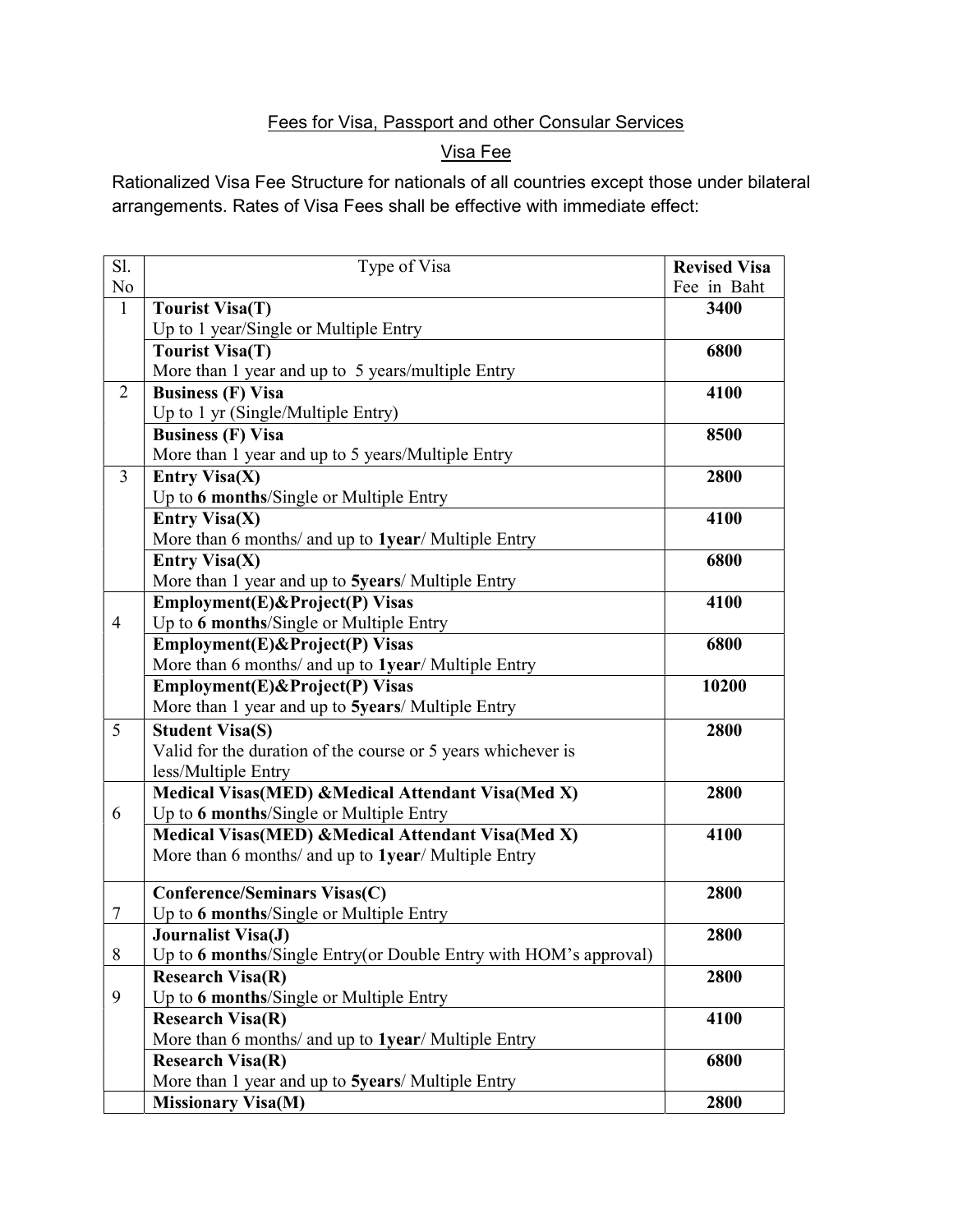| 10 | Up to 6 months/Single or Multiple Entry             |      |  |
|----|-----------------------------------------------------|------|--|
|    | <b>Missionary Visa(M)</b>                           | 4100 |  |
|    | More than 6 months/ and up to 1year/ Multiple Entry |      |  |
|    | <b>Missionary Visa(M)</b>                           | 6800 |  |
|    | More than 1 year and up to 5years/ Multiple Entry   |      |  |
| 11 | <b>Mountaineering Visa(MX)</b>                      | 2800 |  |
|    | Up to 6 months/Single(or Multiple) Entry            |      |  |
|    | <b>Mountaineering Visa(MX)</b>                      | 4100 |  |
|    | More than 6 months and up to 1 year/Multiple Entry  |      |  |
| 12 | Intern Visas(I)                                     | 2800 |  |
|    | Up to 1 year/Multiple Entry                         |      |  |
| 13 | Film Visas(F)                                       | 4100 |  |
|    | Up to 1 year/Single or Multiple Entry               |      |  |
|    | (Maximum duration of the visa will be 1 year)       |      |  |
| 14 | <b>Transit Visas</b>                                | 700  |  |
|    | Up to 15 days/Single or Double Entry                |      |  |

4. Gratis Visas: All types of visa should be issued gratis to the nationals of Afghanistan, Argentina (except Business, Tourist and Transit visas), Bangladesh, Democratic People's Republic of Korea, Jamaica, Maldives, Mauritius, Mongolia, South Africa and Uruguay(except Tourist Visas). In case of Seychelles nationals, all type of visas except for work/employment may be issued on Gratis basis.

5. Visa Free Countries: Nationals of Nepal and Bhutan do not require visa to enter India. However, Nepali nationals require visa if they enter India from China, which may be granted Gratis.

6. Visa Fee for Pakistani nationals: Pakistani nationals should be charged a fee of THB.50/- for an Indian visaof all types.

#### 7. Special Visa Fee Categories:

 Charges for Tourist Visa (Multiple Entry) and valid for up to 6 months in respect of Singapore nationals will be THB 900/-. Fee for all other types of visas will be similar to other countries.

8. A fee of THB.40/- for Transit Visa and THB.300/- for all other typesof visa may be charged from Japanese nationals.

9. Visa Fee structure for UK and Nigerian nationals.

#### Visa Fee For UK Nationals

| Sl.            | voe of Visa | <b>Revised Visa Fee in Baht</b> |
|----------------|-------------|---------------------------------|
| N <sub>o</sub> |             |                                 |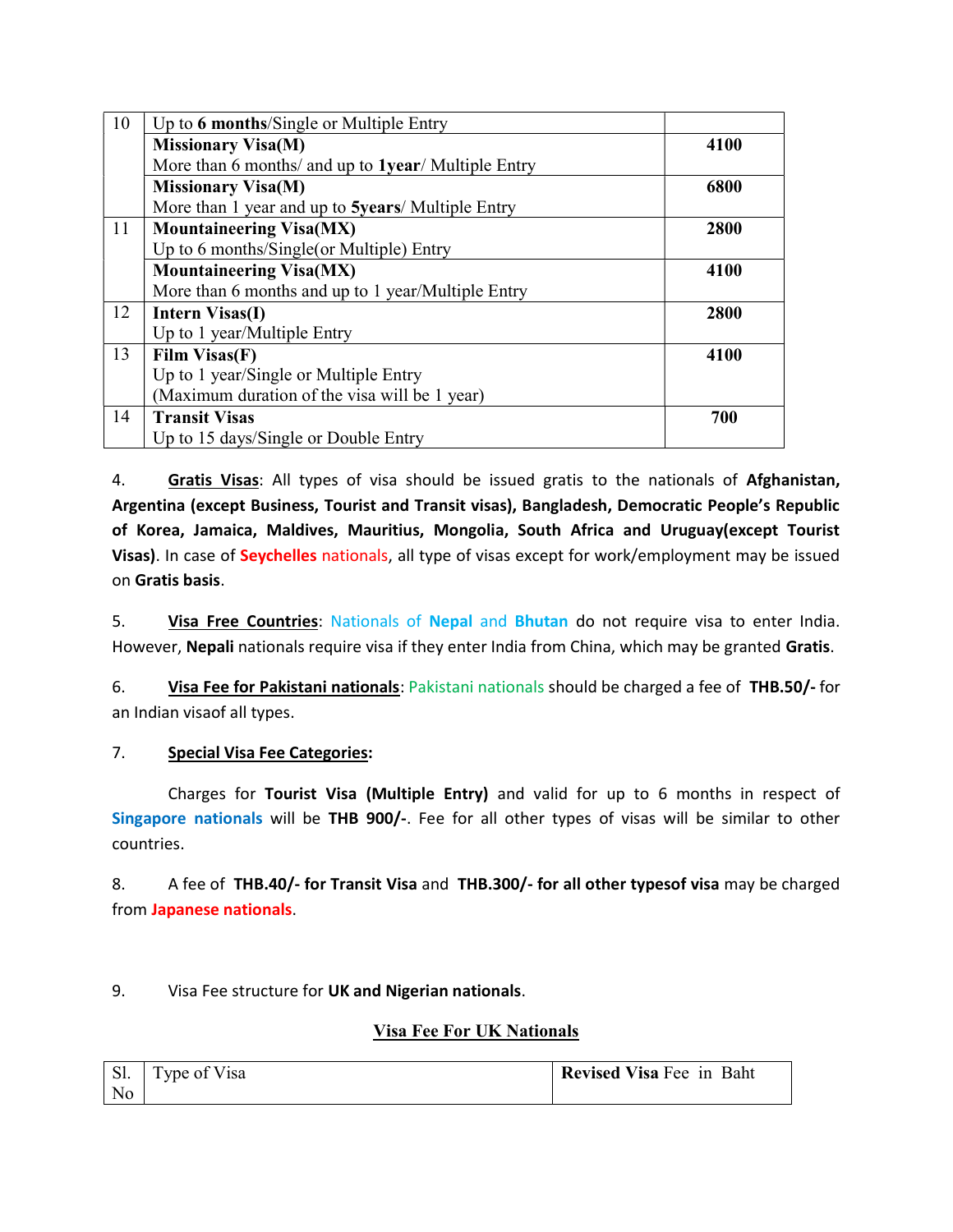| $\mathbf{1}$   | <b>Tourist</b>                                       | 5600  |
|----------------|------------------------------------------------------|-------|
|                | Upto 1 year(S/M entry)                               |       |
| $\overline{2}$ | <b>Tourist</b>                                       | 16500 |
|                | 1 yr to Upto 5 years (M/Entry)                       |       |
| $\overline{3}$ | <b>Business</b>                                      | 8300  |
|                | Upto 1 year(S/M entry)                               |       |
| 4.             | <b>Business</b>                                      | 24700 |
|                | 1 yr to Upto 5 years (M.E)                           |       |
| 5.             | <b>Entry Visa</b>                                    | 5600  |
|                | Upto 1 year(S/M entry)                               |       |
| 6.             | <b>Entry Visa</b>                                    | 16500 |
|                | 1 yr to Upto 5 years(M.E)                            |       |
| $\tau$         | <b>Transit</b> upto 3 months with up to 15 days stay | 3000  |
| 8              | Student                                              | 7800  |
|                | Upto 5 years                                         |       |
| 9              | Medical<br>4400                                      |       |
|                | Upto to one year                                     |       |
| 10             | Employment                                           | 15700 |
|                | Upto to 6 months                                     | 17000 |
|                | Upto to one year                                     | 20300 |
|                | More than one year                                   |       |
| 11.            | Transfer of visa                                     | 5700  |
| 12.            | Emergency visa charges                               | 3100  |
|                | (for same day visa in case of death/medical          |       |
|                | emergency                                            |       |
| 13.            | Research (up to 3yrs or duration of course whichever | 7800  |
|                | is less)                                             |       |

# Visa Fee for Nigerian nationals

| Sl.            | Type of Visa                        | Revised Visa Fee in Baht |
|----------------|-------------------------------------|--------------------------|
| N <sub>o</sub> |                                     |                          |
| -1             | <b>Business Visa (any duration)</b> | 8500                     |
| 2              | <b>Student Visa (any duration)</b>  | 8500                     |
| $\overline{3}$ | <b>Medical Visa</b>                 | 8500                     |
| $\overline{4}$ | <b>Entry Visa</b>                   | 8500                     |
| 5              | <b>Tourist Visa</b>                 | 8500                     |
| 6              | <b>Employment Visa</b>              | 8500                     |
| $\overline{7}$ | <b>Conference Visa</b>              | 8500                     |
| 8              | <b>Other Visa</b>                   | 8500                     |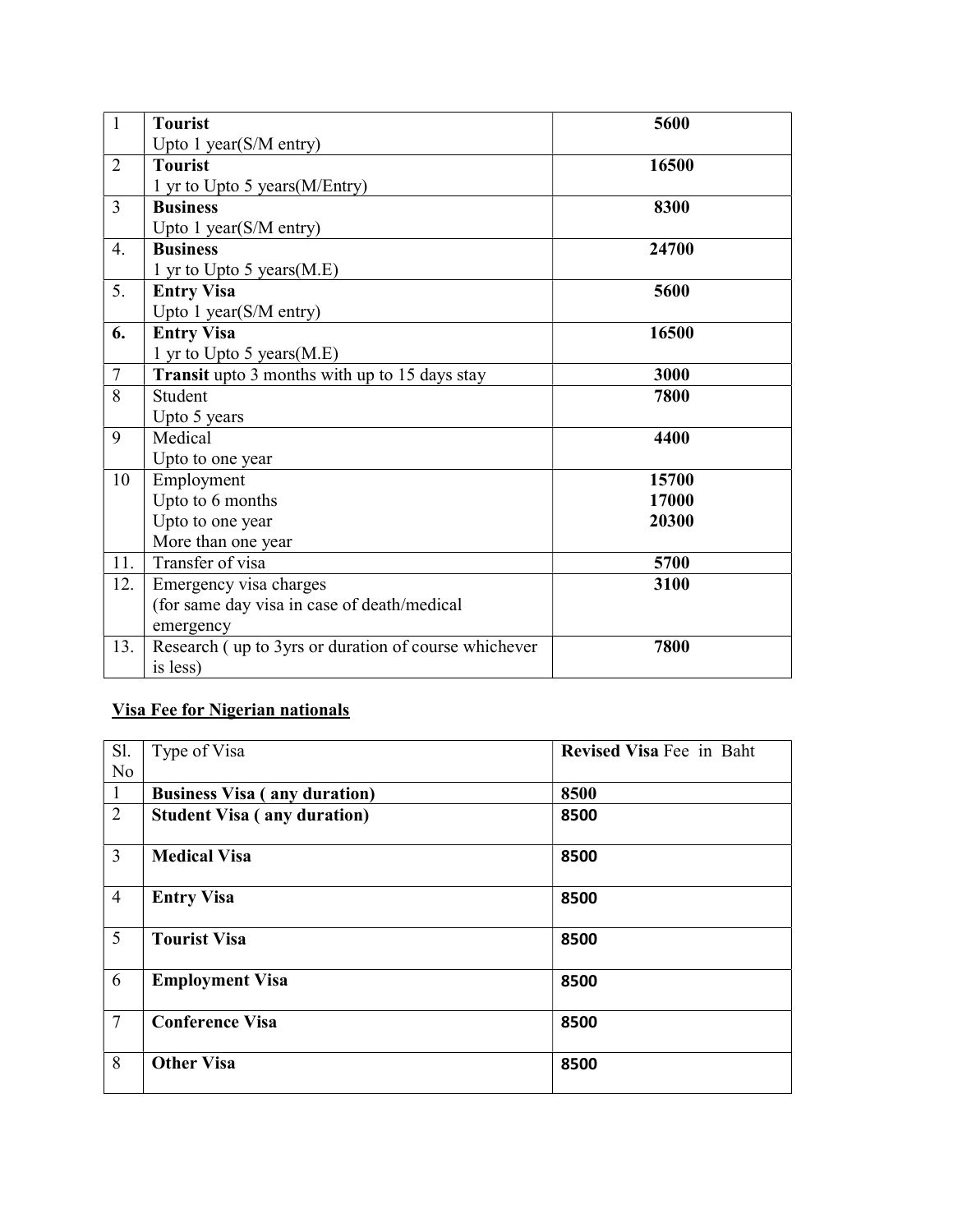10. **USA Nationals:** A fee of THB.5,500/- may be charged for Tourist visa only for the maximum period of up to 10 years from the nationals of USA. Fee for 10 years validity **Business Visa** issued to US nationals will be THB.5,500/- as well as for five years. However, fee for all other types of visas will be same as applicable for other countries mentioned in SI No.1 above. Visa Application fee of THB.700/- should be charged from US nationals in addition to all types of visa fee except in the case of Tourist Visa fees and Business visa fee.

| Sl.<br>No      | <b>Type of Visa</b>        | <b>Duration/Number of Entries</b>             | <b>Revised Visa Fee</b><br>in Baht |
|----------------|----------------------------|-----------------------------------------------|------------------------------------|
|                |                            |                                               |                                    |
| $\mathbf{1}$   | Transit Visa               | 15 days(single/double entry)                  | 2900                               |
| $\overline{2}$ | Tourist visa               | Up to 1 year (single/double/multiple)         | 3400                               |
|                |                            |                                               |                                    |
| $\overline{3}$ | Student visa               | less than $5 \text{ yrs}$ (M entry)           | 2900                               |
| $\overline{4}$ | <b>Business</b> visa       | less than $1 \text{ yr}(S/D/M \text{ Entry})$ | 4500                               |
|                |                            | 1-5 years(S/D/M Entry)                        | 8500                               |
| 5              | <b>Employment Visa</b>     | Less than 6 months                            | 4100                               |
|                |                            | Less than 1 year                              | 6800                               |
|                |                            | Less than 5 years(S/D/M Entry)                | 10200                              |
| 6              | All other types of         | up to 6 months                                | 2900                               |
|                | visa i.e Entry visa,       |                                               |                                    |
|                | Conference<br>visa,        |                                               |                                    |
|                | Journalist visa, etc       |                                               |                                    |
|                | All other types of         | up to 1 year                                  | 4500                               |
|                | visa i.e Entry visa,       |                                               |                                    |
|                | Conference<br>visa,        |                                               |                                    |
|                | Journalist visa, etc.      |                                               |                                    |
|                | All other types <i>i.e</i> | less than 5 years $(S/D/M$ entry)             | 6800                               |
|                | Entry visa,                |                                               |                                    |
|                | Conference visa,           |                                               |                                    |
|                | Journalist visa, etc       |                                               |                                    |
| $\overline{7}$ | <b>Emergency visa fee</b>  |                                               | 2900                               |

#### 11. Visa Fee for Ukraine nationals

.

12. Russian nationals: Normal visa fee schedule does not apply to Russian nationals. Service Charges for should be charged from Russian nationals remain same as detailed below:

For all types of visas(excluding ICWF charges Revised Visa Fee in Baht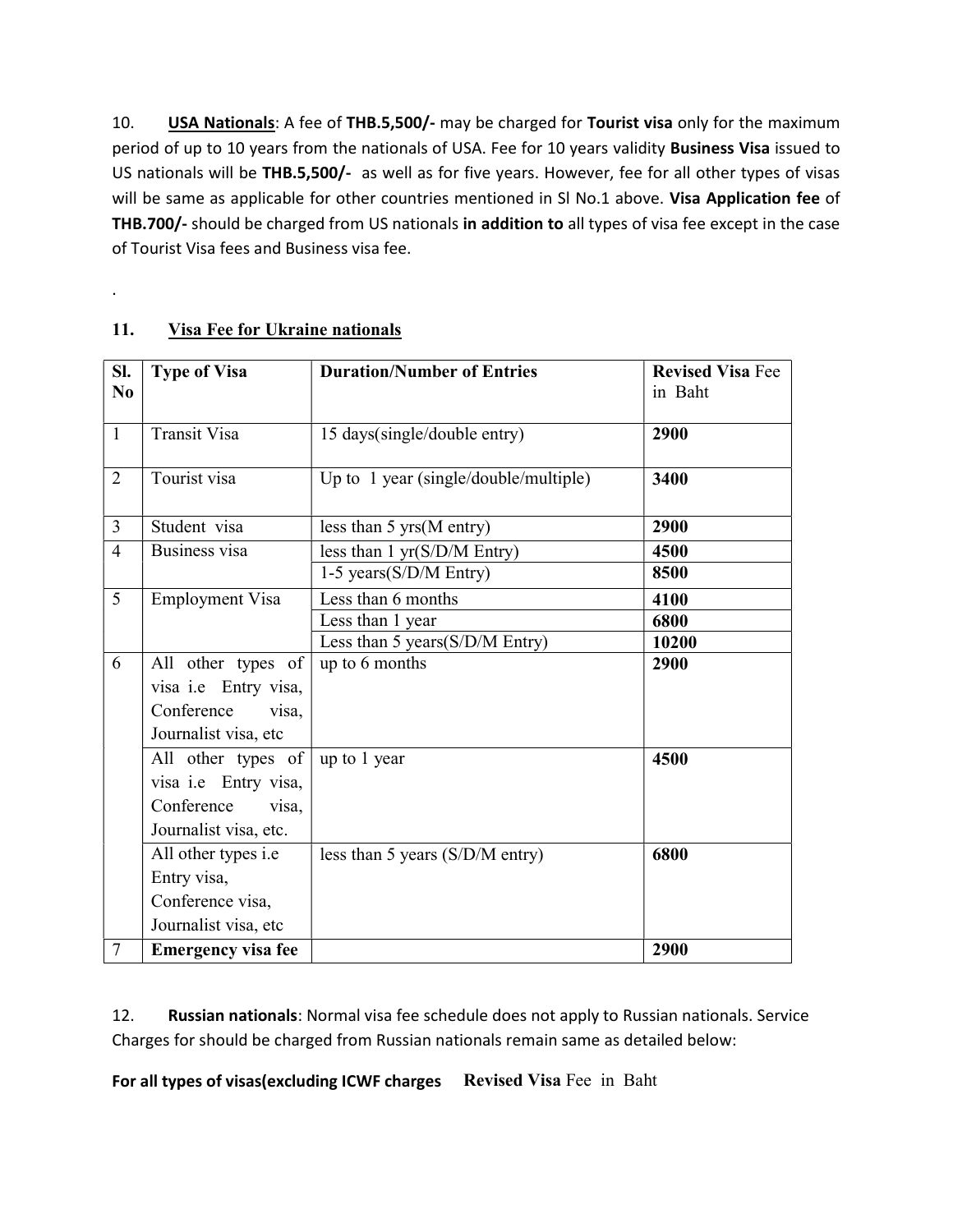#### and Service Provider's Service Fee)

| Single Entry           | 1400 |
|------------------------|------|
| Double Entry           | 3100 |
| <b>Multiple Entry</b>  | 4100 |
| Transfer of Valid Visa | 1400 |

### 13. Visa Fee Structure for Sri Lankan nationals remains same as given below.

| Sl.<br>N <sub>o</sub> | Type of Visa         | <b>Duration/Entries/Urgency</b>  | <b>Revised Visa Fee in</b><br>Baht |
|-----------------------|----------------------|----------------------------------|------------------------------------|
| $\mathbf{1}$          | <b>Transit Visa</b>  | Upto 15 days (single/double)     | 400                                |
| $\overline{2}$        | <b>Tourist visa</b>  | 30 days(double entry)            | 600                                |
|                       |                      | 90 days(single entry)            | 600                                |
|                       |                      | 90 days(double entry)            | 900                                |
|                       |                      | 6 months (double/multiple entry) | 900                                |
| $\overline{3}$        | <b>Entry Visa</b>    | 1 year (Multiple entry)          | 900                                |
| $\overline{4}$        | <b>Business visa</b> | 30 days (multiple entry)         | 900                                |
|                       |                      | 90 days (single entry)           | 1000                               |
|                       |                      | 90 days (multiple entry          | 1400                               |
|                       |                      | 6 months/1 yr (multiple entry)   | 2800                               |
|                       |                      | 5 year (multiple entry)          | 4100                               |
| 5                     | Employment           | 1 year (multiple entry)          | 5400                               |
|                       | visa                 |                                  |                                    |
| 6                     | <b>Student visa</b>  | 1 year                           | 1500                               |
|                       | (for institutions    | More than 1 year                 | 2800                               |
|                       | covered by           |                                  |                                    |
|                       | bilateral            |                                  |                                    |
|                       | agreement            |                                  |                                    |
| $\overline{7}$        | <b>Student visa</b>  |                                  | 2800                               |
|                       | (for institutions    |                                  |                                    |
|                       | not covered by       |                                  |                                    |
|                       | bilateral            |                                  |                                    |
|                       | agreement            |                                  |                                    |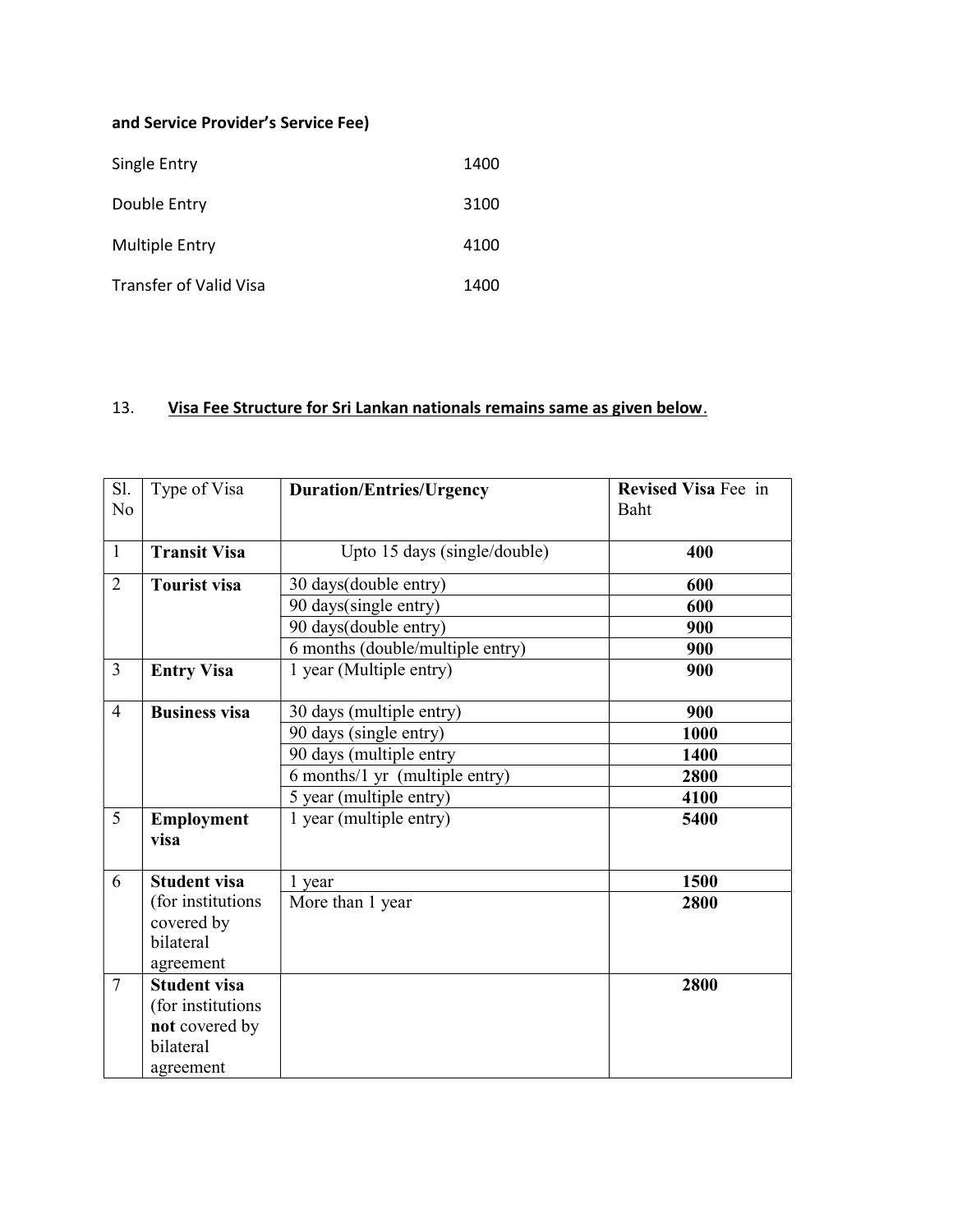| Sl.            | Type of Visa               | <b>Duration/Entries/Urgency</b> | <b>Revised Visa Fee in</b> |
|----------------|----------------------------|---------------------------------|----------------------------|
| N <sub>o</sub> |                            |                                 | Baht                       |
| $\mathbf{1}$   | <b>Tourist Visa</b>        | Single entry                    | 2800                       |
|                |                            | Single Entry-Urgent             | 5100                       |
|                |                            | Multiple Entry                  | 7500                       |
|                |                            | Multiple Entry-Urgent           | 10200                      |
| 2              | <b>Business/Employment</b> |                                 | <b>Gratis</b>              |
|                | <b>Visa</b>                |                                 |                            |
| 3              | All types of other Visa    | Up to 6 months                  | 7500                       |
|                | (Except Transit and        | Up to $6$ months (in            | 10200                      |
|                | Student Visa)              | Emergency)                      |                            |
|                |                            | Up to 1 year                    | 10200                      |
|                |                            | Up to 1 year(in emergency)      | 10200                      |
|                |                            | Up to 5 years                   | 10200                      |
|                |                            | Up to 5 years (In Emergency)    | 10200                      |

#### 14. Visa Fee Structure for Mozambique Nationals

15. Business and Employment Visas to the applicants from 48 Least Developed Countries to be issued on Gratis basis. However, service fee for the outsourcing company and ICWF will continue to be charged. Further, Tourist Visa or all types of visas other than business and employment visa shall not be gratis for LDC applicants.

16. Transfer of Visa. When an Indian visa affixed on an old passport is transferred to a new one, a service fee of THB.200/- should be charged. This fee should not be charged from the nationals of Afghanistan, Argentina, Bangladesh, Bhutan, Democratic People's Republic of Korea, Jamaica, Maldives, Mauritius, Mongolia, Nepal, Pakistan, Seychelles, South Africa and Uruguay.

17. Restricted/Protected Area Permit: A fee of THB.1,100/- introduced in March 2000 for issuing restricted/protected area permit should not be charged from the nationals of Afghanistan, Argentina, Bangladesh, Bhutan, Democratic People's Republic of Korea, Jamaica, Maldives, Mauritius, Mongolia, Nepal, Pakistan, Seychelles, South Africa and Uruguay.

18. Postal/Telex charges: When a passport is returned by courier/registered post after affixing visa at the request of visa applicant, the postal charges should be recovered from the applicant. Mission may fix charges according to the local conditions.

19. The above fee structure is exclusive of ICWF fee and Service Provider's fee. Charges for ICWF and Service charge of the outsourcing agency, if any, may be added.

#### 20. Business Visa Fees to be charged from nationals of the following countries on reciprocal basis.

| Sl. | Type of Visa | <b>Revised Visa</b> Fee in Baht (Rounded off to the next 100) |
|-----|--------------|---------------------------------------------------------------|
| No  |              | (One Yr/Five Yr)                                              |
|     | <b>USA</b>   | 5500                                                          |
|     | Ecuador      | 8200/10900                                                    |
| 3   | New Zealand  | 4500/8500                                                     |
| 4.  | France       | 5700/8500                                                     |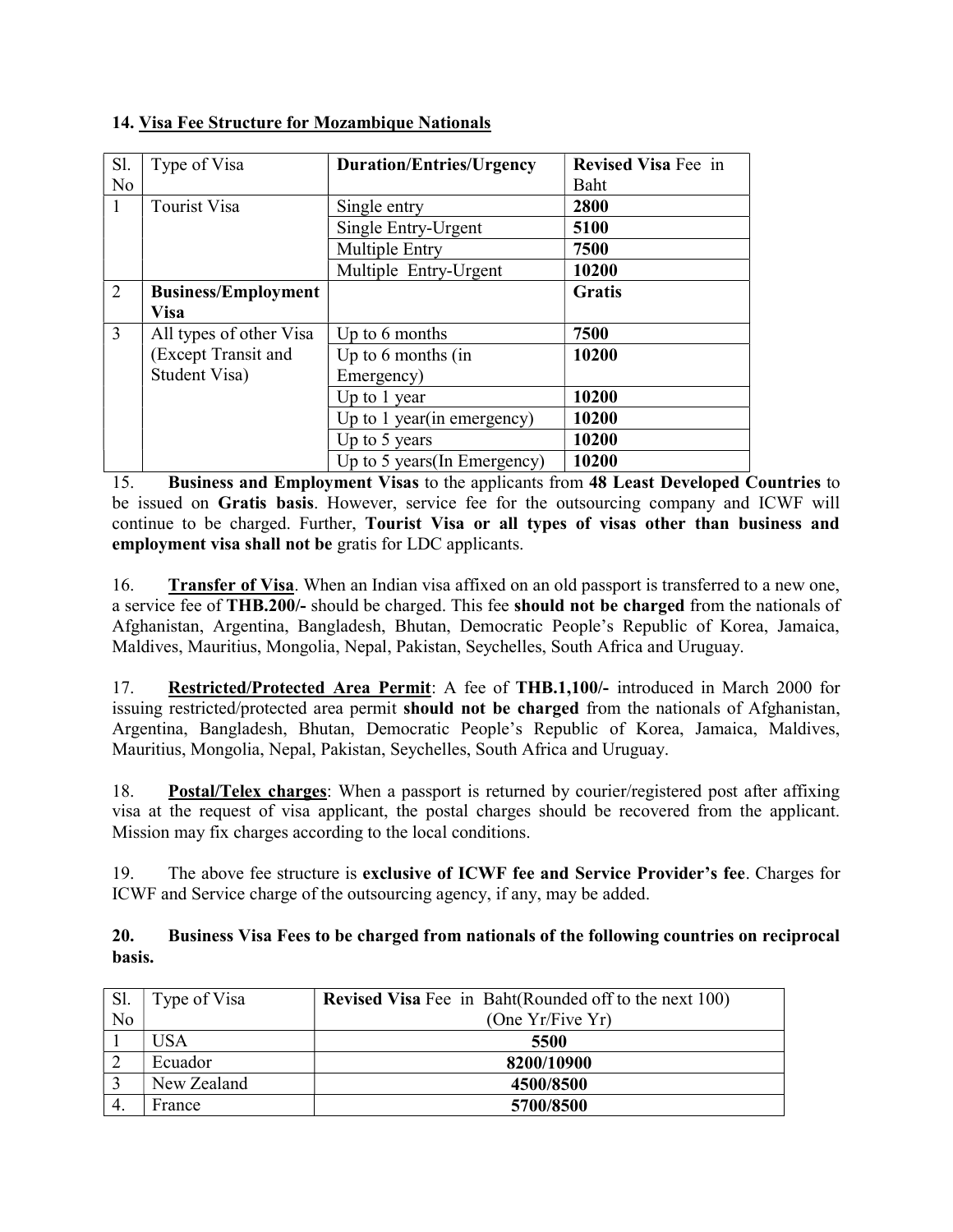| 5.  | Australia      | 7400/10100  |
|-----|----------------|-------------|
| 6.  | Czech Republic | 6500/9200   |
| 7   | Iran           | 9400/12100  |
| 8   | Ireland        | 6800/9600   |
| 9   | Philippines    | 7500/10200  |
| 10  | Poland         | 5000/8500   |
| 11. | Saudi Arabia   | 7400/10100  |
| 12. | Thailand       | 6800/9600   |
| 13. | U.A.E          | 14200/16900 |

#### 21. Employment Visas to be charged from nationals of the following countries on reciprocal basis.

| Sl.            | Type of Visa | <b>Revised Visa</b> Fees in Baht(Rounded off to the next 100) |
|----------------|--------------|---------------------------------------------------------------|
| N <sub>o</sub> |              | $(6 \text{ muths}/1 \text{yr}/5 \text{yr})$                   |
|                | Canada       | 5100/6800/10200                                               |
| 2              | Ireland      | 5500/6800/10200                                               |
| 3              | France       | 4600/6800/10200                                               |
| 4.             | Denmark      | 4300/6800/10200                                               |
| 5.             | Australia    | 6200/7500/10200                                               |
| 6.             | New Zealand  | 5000/6800/10200                                               |
| 7              | Thailand     | 5500/6800/10200                                               |
| 8              | <b>UAE</b>   | 12800/14200/16900                                             |
| 9              | Israel       | 34000/35400/38100                                             |
| 10             | Iran         | 8000/9400/12100                                               |

#### Revised ICWF Charges

| <b>SI</b> | <b>Cases/Items in which to be levied</b>  | <b>ICWF Fee in Baht</b> |  |
|-----------|-------------------------------------------|-------------------------|--|
| No.       |                                           |                         |  |
|           | Visa and OCI                              | <b>110</b>              |  |
|           | <b>Passport</b>                           | 70                      |  |
| iii)      | <b>Attestation of Documents and other</b> | 70                      |  |
|           | miscellaneous services                    |                         |  |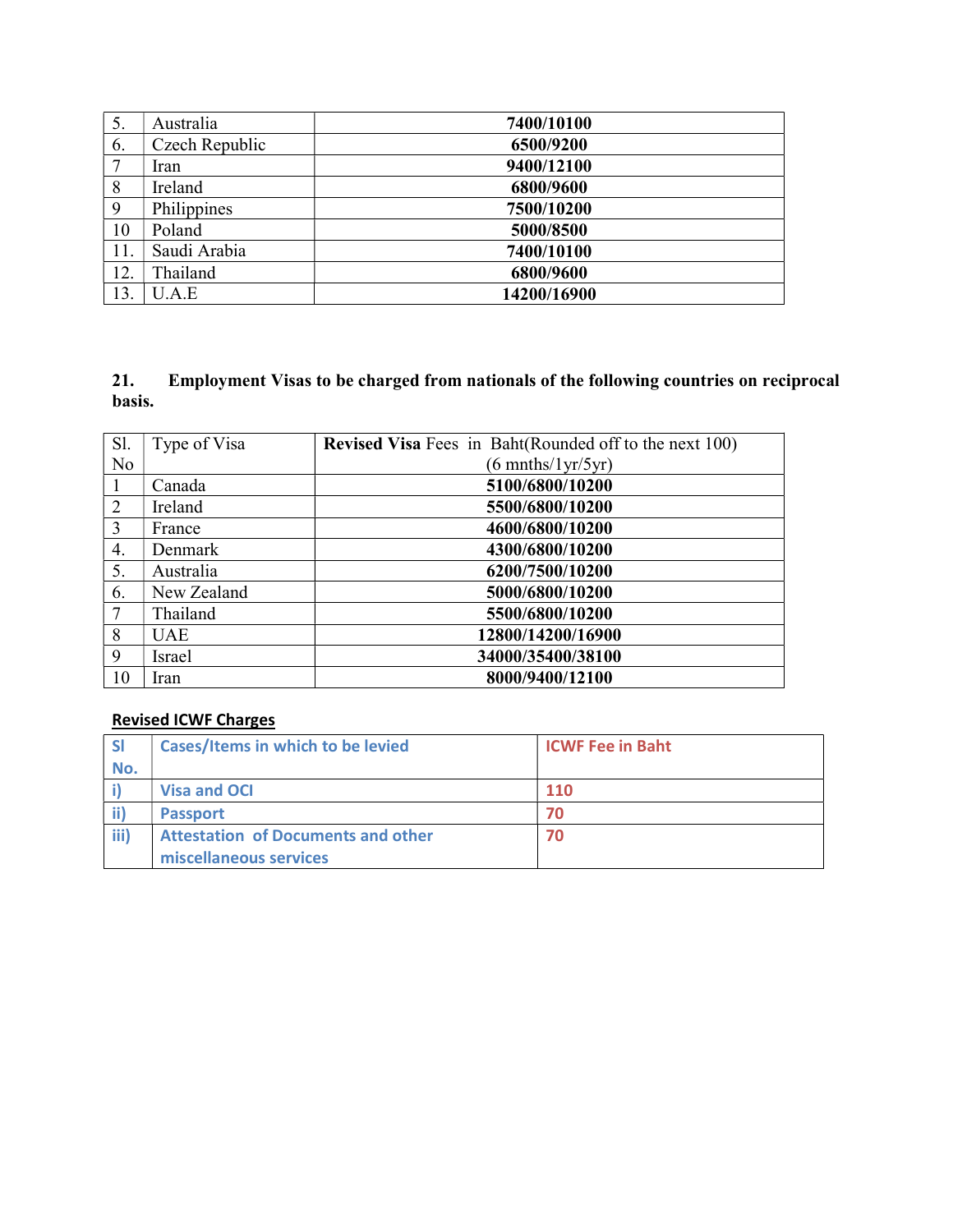## List of Least Developed Countries

| SI                      | Country                          | SI        | Country                |
|-------------------------|----------------------------------|-----------|------------------------|
| No                      |                                  | <b>No</b> |                        |
| 1                       | Afghanistan                      | 25        | Madagascar             |
| $\overline{2}$          | Angola                           | 26        | Malawi                 |
| 3                       | <b>Bangladesh</b>                | 27        | Mali                   |
| $\overline{\mathbf{4}}$ | <b>Benin</b>                     | 28        | Mauritania             |
| 5                       | <b>Bhutan</b>                    | 29        | Mozambique             |
| 6                       | <b>Burkina Faso</b>              | 30        | Myanmar                |
| 7                       | <b>Burundi</b>                   | 31        | Nepal                  |
| 8                       | Cambodia                         | 32        | Niger                  |
| 9                       | <b>Central African Republic</b>  | 33        | Rwanda                 |
| 10                      | Chad                             | 34        | Sao Tome and Principe  |
| 11                      | Comoros                          | 35        | Senega;                |
| 12                      | Dem. Rep of the Congo            | 36        | Sierra Leone           |
| 13                      | Djibouti                         | 37        | Solomon Islands        |
| 14                      | <b>Equatorial Guinea</b>         | 38        | Somalia                |
| 15                      | Eritrea                          | 39        | South Sudan            |
| 16                      | Ethiopia                         | 40        | Sudan                  |
| 17                      | Gambia                           | 41        | <b>Timor-Leste</b>     |
| 18                      | Guinea                           | 42        | Togo                   |
| 19                      | Guinea-Bissau                    | 43        | Tuvalu                 |
| 20                      | Haiti                            | 44        | Uganda                 |
| 21                      | Kiribati                         | 45        | United Rep of Tanzania |
| 22                      | Lao People's Democratic Republic | 46        | Vanuatu                |
| 23                      | Lesotho                          | 47        | Yemen                  |
| 24                      | Liberia                          | 48        | Zambia                 |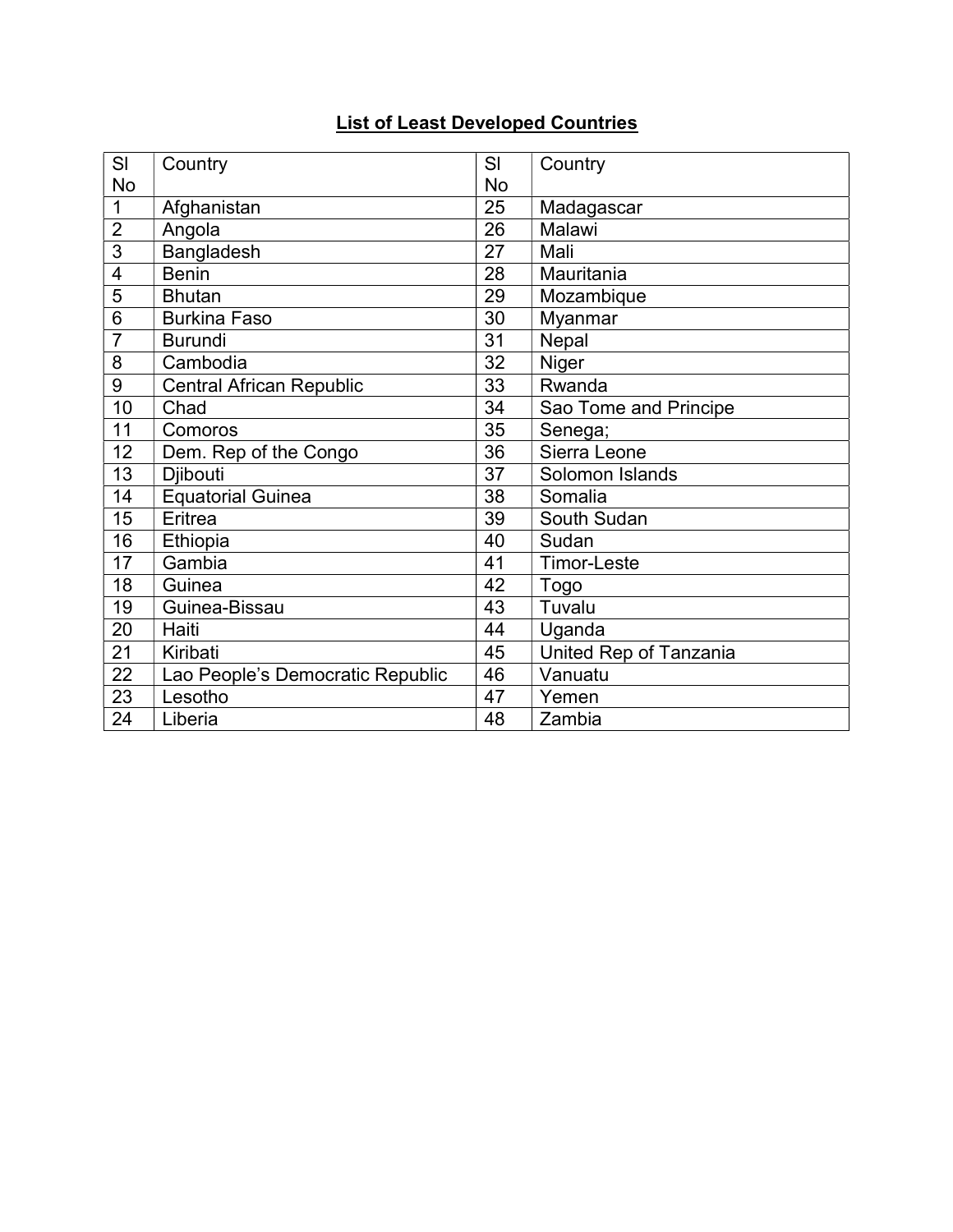### Fees for OCI Services-

| <b>SL</b><br>N <sub>o</sub>                      | Cases/Items in which to be levied                                                    | Fee in Baht |  |
|--------------------------------------------------|--------------------------------------------------------------------------------------|-------------|--|
|                                                  | <b>New OCI Registration (Fresh Application)</b>                                      | 9400        |  |
| 2.                                               | <b>OCI</b> registration in lieu of valid PIO Card                                    | 3400        |  |
| Miscellaneous Services on OCI including re-issue |                                                                                      |             |  |
| 1.                                               | In case of issuance of new passport and in<br>case of change of personal particulars | 900         |  |
| <b>Issuance of Duplicate OCI booklet</b>         |                                                                                      |             |  |
|                                                  | In case of Mutilated/damaged OCI Card                                                | 3400        |  |
| 2.                                               | In case of loss of OCI card                                                          | 3400        |  |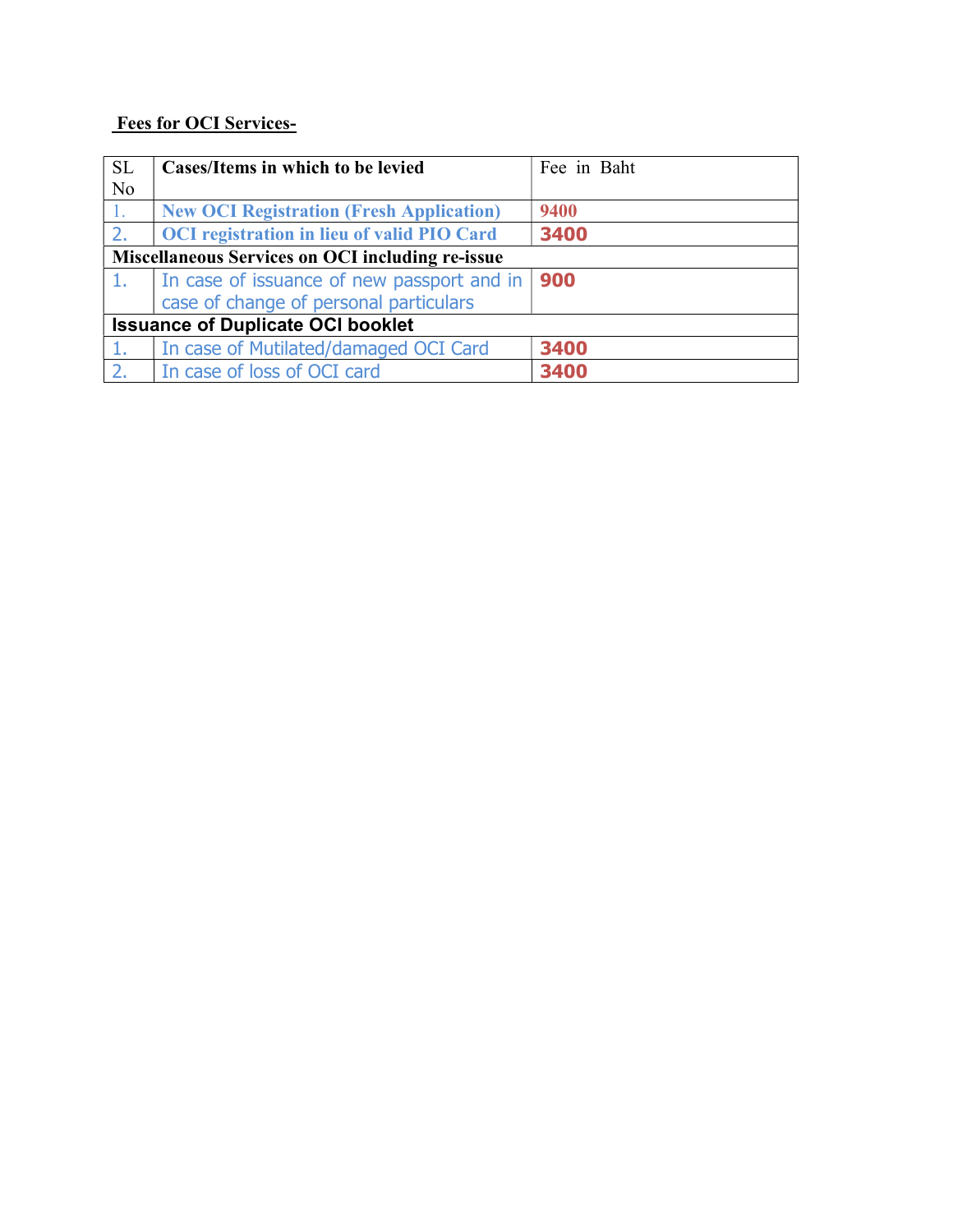### Fees for various consular services:

| i)            | <b>Police clearance certificate</b>                | 680                            |
|---------------|----------------------------------------------------|--------------------------------|
| $\mathsf{ii}$ | <b>Relationship Certificate</b>                    | 680                            |
| iii)          | <b>Resident Certificate</b>                        | 680                            |
| iv)           | <b>NRI Status certificate</b>                      | 680                            |
| $\mathsf{v}$  | <b>Transfer of Residence Certificate</b>           | 680                            |
| vi)           | Affidavit for registration of Marriage in Thailand | 680                            |
| vii)          | <b>Attestation of Documents</b>                    | 340+Baht 60 for each           |
|               |                                                    | additional page                |
| viii)         | <b>Attestation of Power of Attorney/Will</b>       | 680+ Baht 60 for each          |
|               |                                                    | additional page                |
| $\mathsf{x}$  | <b>Life Certificate</b>                            | <b>Gratis (Free of charge)</b> |
| xi)           | <b>Death Certificate</b>                           | <b>Gratis (Free of charge)</b> |
| xii)          | <b>Emergency Certificate</b>                       | 600                            |
| xiii)         | <b>Attestation of Commercial Documents</b>         |                                |
|               | (a) Import from India                              | 680                            |
|               | (b) Export to India                                | 1700                           |
|               | (c) General Document                               | 1700                           |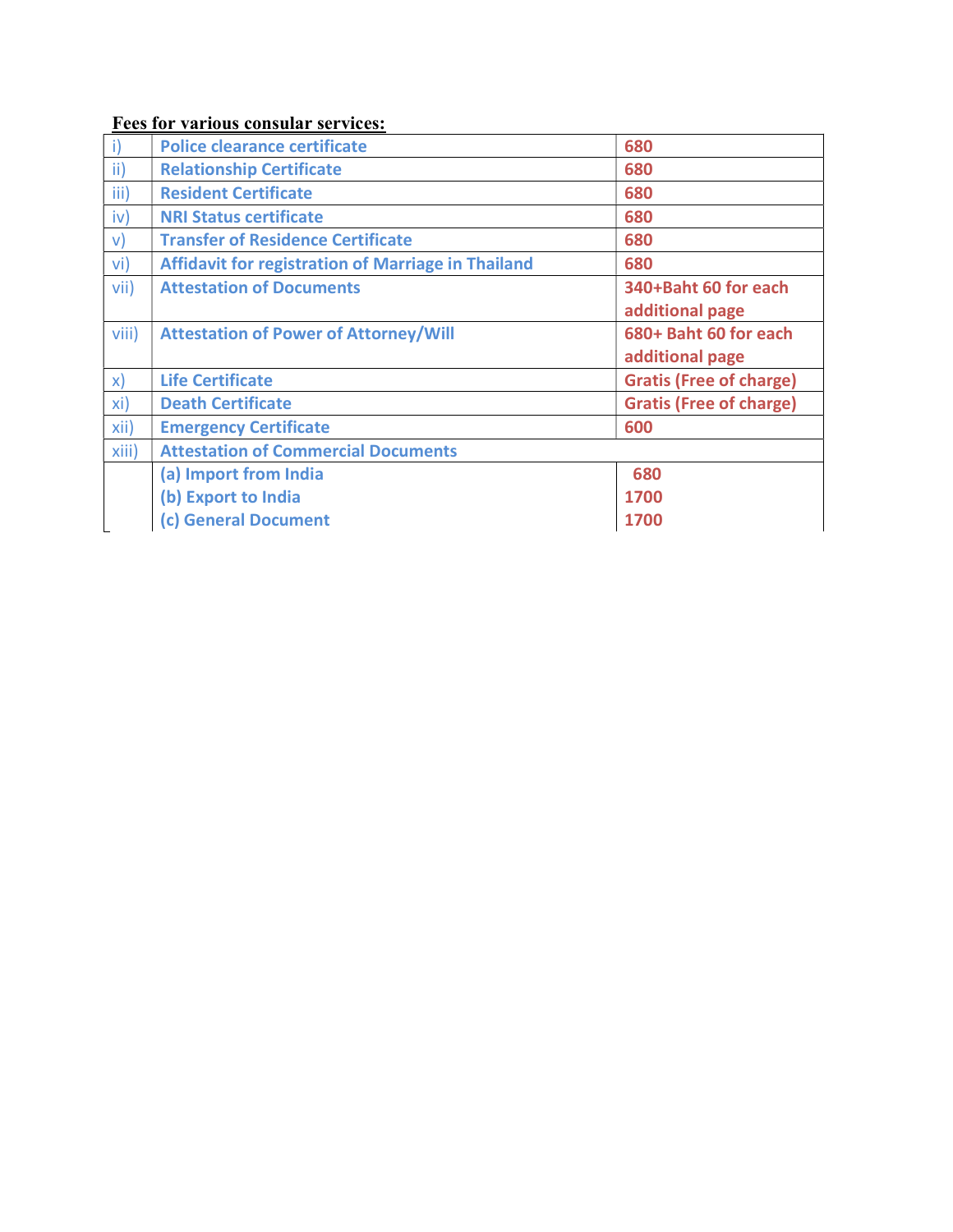### Fees for Passport and related services:

| SI.<br><b>No</b> | <b>Type of Passport Service</b>                                                                  | Fee<br>(In Baht) | <b>Tatkal Service Fee in</b><br><b>Baht (including Normal</b><br>fee) |
|------------------|--------------------------------------------------------------------------------------------------|------------------|-----------------------------------------------------------------------|
| $\mathbf{1}$     | <b>Ordinary Passport booklet Containing 36</b><br>pages for minor                                | 1700             | 6800                                                                  |
| $\overline{2}$   | <b>Ordinary Passport booklet Containing 36</b><br>pages                                          | 2600             | 7700                                                                  |
| 3.               | <b>Ordinary Passport booklet Containing 60</b><br>pages                                          | 3400             | 8500                                                                  |
| 4.               | <b>Replacement of passport containing 36</b><br>pages due to changes in personal<br>particulars  | 2600             | 7700                                                                  |
| 5.               | <b>Replacement of passport containing 60</b><br>pages due to changes in personal<br>particulars  | 3400             | 8500                                                                  |
| 6.               | Fee for replacement of ordinary passport<br>(36 pages) in lieu of lost, stolen or damage         | 5100             | 10200                                                                 |
| $\overline{7}$   | Fee for replacement of ordinary passport<br>(60 pages) in lieu of lost, stolen or damage         | 6000             | 11100                                                                 |
| 08.              | <b>Emergency Certificate</b>                                                                     | 600              |                                                                       |
| 09.              | <b>Certificate of Identity</b>                                                                   | 1700             |                                                                       |
| 10.              | <b>Issue of Police Clearance Certificate or any</b><br>other misc. certificate based on Passport | 900              |                                                                       |